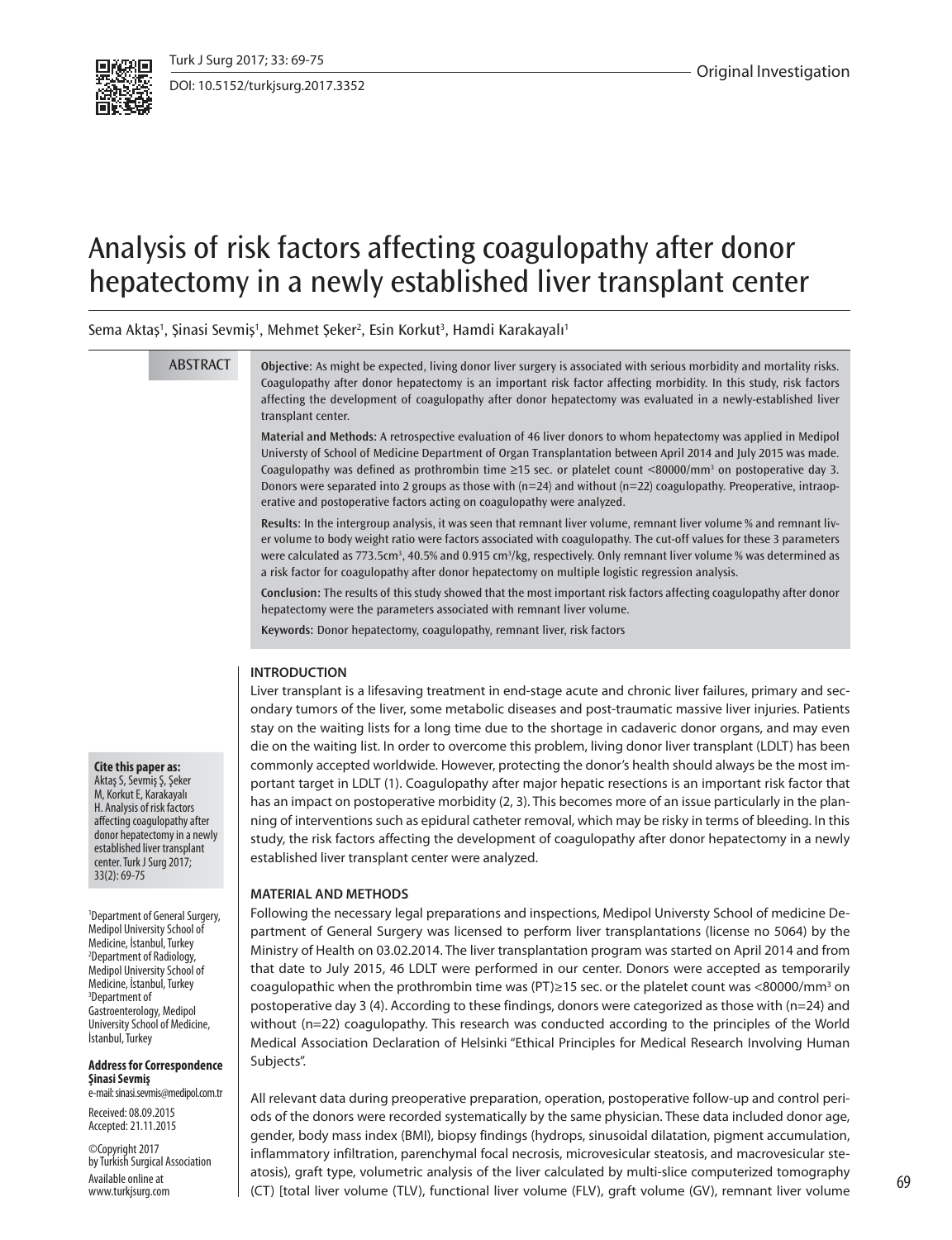(RLV), percentage of remnant liver volume to total liver (RLV%), remnant liver to donor body weight ratio (RLBWR) ], graft weight after hepatectomy (GW), peri-operative use of blood transfusion, fresh frozen plasma (FFP), amounts of crystalloid and colloid solutions, operation time, as well as intraoperative and postoperative complications. Philips Brillance ICT256-slice scanner system was used for visualization, assessment and quantification of the liver that is extracted from abdominal CT images specifically providing quantitative measurements of the liver volume, including blood supply and abnormalities within the liver. It also provides information of FLV by automatically removing vascular structure's volume from total liver volume. The RLV value was calculated on CT by extracting the volume of the liver lobe to be used as the graft from the total liver volume, and RLBWR was calculated as the ratio of RLV, as detected by CT, to body weight.

# **Donor Preparation**

In our center, donor preparation starts with taking a detailed medical history and physical examination and progresses gradually to invasive tests. Mentally competent individuals between the ages of 18 and 65 years are accepted as donor candidates. According to the organ transplant laws of our country, the donor must be related to the recipient up to the 4<sup>th</sup> degree or his/her spouse, and if there is no such relationship then approval from the Ethics Committee of the Local Health Authority is required. There must be no compromise of the principles stating that there must be no pecuniary advantage in the relationship between the recipient and donor, and the donor must submit into the arrangement voluntarily without being under any sort of pressure.

All donors are evaluated by transplant surgeons, hepatologists, cardiologists, pulmonologists, and psychiatrists, female donors are also evaluated by gynecologists. In the first evaluation, all risks entailed in the donor surgery, operation and postoperative follow-up are explained in detail to the donor by the transplant surgeon. The parenchymal structure of the liver, the liver volume and vascular system, and the biliary system are analyzed thoroughly by ultrasound, CT and MRI, respectively. The donor is accepted when the RLV% is ≥35%, RLBWR is ≥0.6 and above, and the graft weight to recipient weight ratio (GBWR) is ≥0.8 and above. Regardless of the RLV%, a donor is not accepted if RLBWR is <0.6. The histopathologic appearance of the liver structure must be normal in liver biopsy.

# **Donor Surgical Procedure**

Informed consent forms are received from all donors before the operation. Following anesthesia induction, 2 gr. of 2<sup>nd</sup> generation cephalosporin is used for prophylactic purposes. During the operation, the donors are monitored through electrocardiography, invasive blood pressure obtained from a catheter placed into the radial artery, central venous pressure obtained from the right internal jugular vein, and body temperature. Bilateral or right subcostal incisions extending from the midline to the xiphoid are performed for the operation. Vascular structures in the hilus are dissected following mobilization of the liver. Inferior hepatic veins with diameters >5 mm are dissected in a way to be anastomosed to the vena cava inferior, and veins with diameters <5 mm are transected with ligation. The biliary tract is defined with intraoperative cholantion line is determined by placing a temporary clamp on the hepatic artery and portal vein of the lobe to be removed in order to determine the right and left lobe resection lines. For the left lateral segment, this line is determined as the right side of the falciform ligament that is to remain on the graft. Dissection is performed so that the middle hepatic vein always remains on the left lobe. In right lobe grafts, veins draining segments 5-8 to the hepatic vein are dissected and preserved to be able to make a reconstruction if they are >5mm in diameter. Cavitron ultrasonic surgical aspirator (CUSA System 200 Macrodissector; Cavitron Surgical Systems, Stamford, CT, USA) is used for parenchymal dissection.

Following completion of parenchymal dissection, the biliary tract is checked again for leakage via the cystic duct. Then the hepatic artery, portal vein and hepatic vein of the graft to be received are clamped and cut and the graft is transported to the back-table for the preservation process. The remnant hepatic vein stump is closed with 4/0, and the remnant portal vein, hepatic artery and biliary tract are closed with 6/0 monofilament non-absorbable suture materials. The incision is closed in layers by placing a drainage catheter in the subhepatic region.

# **Postoperative Follow-up**

Following extubation, the donor is transferred to the intensive care unit and monitored for 1 night. After recovering consciousness, the naso-gastric catheter is removed and oral liquid nutrition is started. The donor is mobilized after 6 hours. The urinary catheter is removed on the 1<sup>st</sup> postoperative day and the central venous catheter on the  $3<sup>rd</sup>$  day on condition that the platelet count is 80000/mm<sup>3</sup> or above. Following 48 hours of controlled analgesia, oral analgesic agents are administered. Liver function tests are checked daily during the hospitalization period. The drainage tube is removed when the daily amount of serous drainage is <100 cc. Donors are generally discharged on the  $4<sup>th</sup>-7<sup>th</sup>$  postoperative day. Follow-up examinations are made in 1 week after discharge, then at the 1<sup>st</sup>, 3<sup>rd</sup>, 6<sup>th</sup> and 12<sup>th</sup> months including Doppler USG and liver function tests.

# **Statistical Analysis**

70 giography and cholecystectomy is performed. The demarca- data were stated as number (n) and percentage (%). The data Statistical Package for the Social Sciences version 22.0 (IBM Corp.; Armonk, NY, USA) program was used for data analysis. The Shapiro-Wilk test was used for the conformity of the data to normal distribution, and the Leneve test was used for variance homogeneity. Independent-Samples T test was used with Bootstrap results and the Mann-Whitney U test was used with the Monte Carlo simulation method in the comparison of two independent groups. The Pearson Chi-Square and Fisher Exact tests were performed with the Monte Carlo Simulation method in the comparison of categorical data. Odds ratio was used for the determination of the most important risk factor among categorical significant risk factors. Logistic regression test was used to determine the cause and effect relationship of categorical response variable with explanatory variables in binary and multinominal categories. The relationship between the classification of groups separated by the cut-off value calculated according to variables and the real classification, sensitivity and specifity values were analyzed and stated by ROC (Receiver Operating Curve). Quantitative data were stated as mean±std.(standard deviation), range (Maximum-Minimum) and median range (Maximum-Minimum) values. Categorical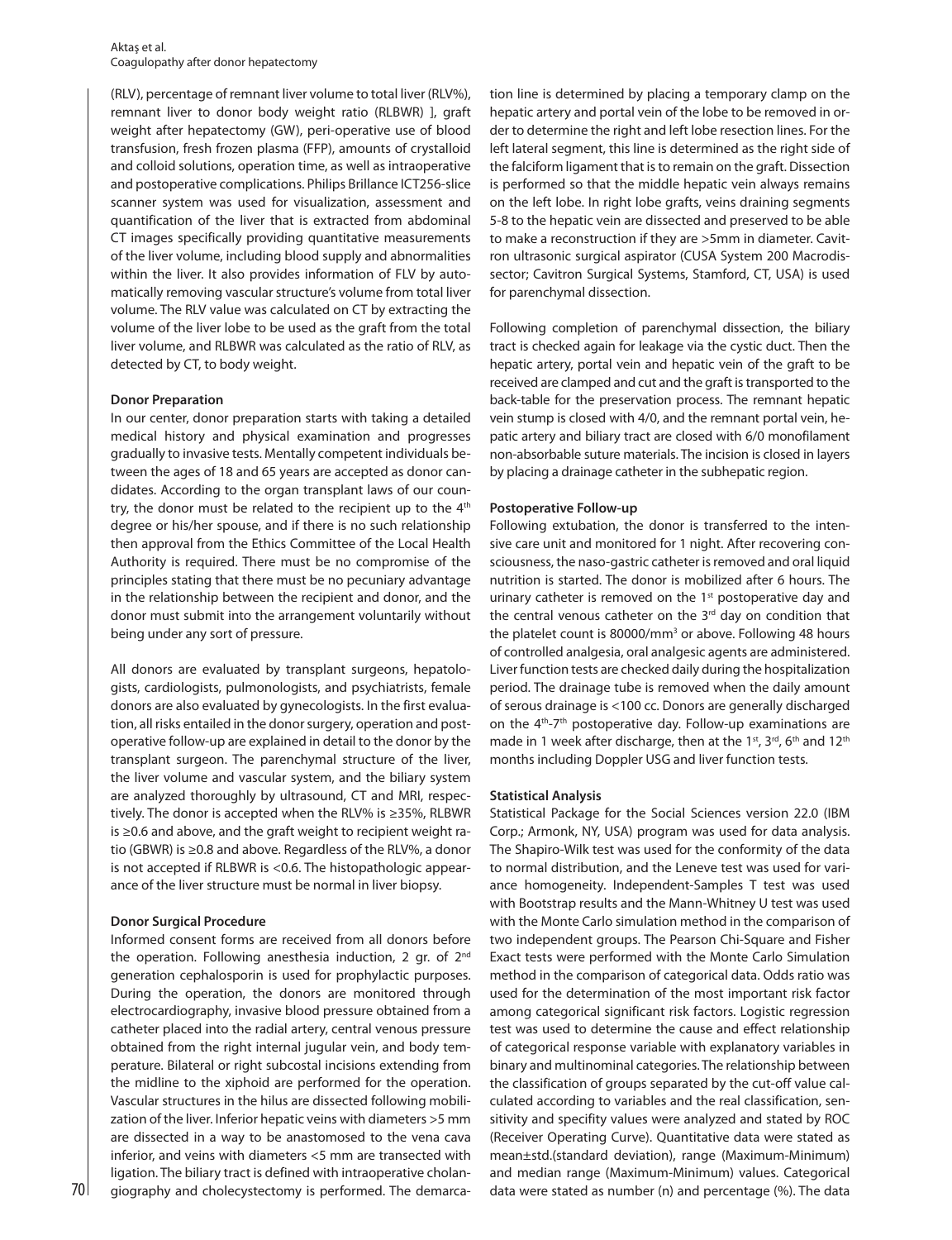were analyzed at 95% confidence level and a value of p<0.05 was accepted as statistically significant.

# **RESULTS**

Seventeen of the 46 donors were (37%) female, and 29 (63%) were male. The mean age of the donors was 35.24±7.5 years (25-55 years) in the group with coagulopathy, and  $35\pm8.16$ years (23-53 years) in the group without coagulopathy. Body mass index (BMI) was  $27,23\pm4,01$  (35,8-20) in the group with coagulopathy, and 27,12±4,11 (34,4-20) in the group without coagulopathy. The demographic data were similar in both groups. All patients with coagulopathy were diagnosed based on a PT value >15 sec. There were no donors with thrombocytopenia <80,000. There were no mortalities.

The 41 preoperative donor liver biopsies revealed 13 hydrops, 8 sinusoidal dilatation, 9 pigment deposition in hepatocytes, and 18 sparse focal necrosis. Microvesicular steatosis between 3-15% was observed in 13 donors and macrovesicular steatosis between 5-25% in 20 donors. Parenchymal structures were normal in all donors. No significant difference was seen between the groups in terms of all the parameters. The findings are summarized in Table 1.

Per-operative blood transfusions were performed on 21 donor operations. In 2 donor operations, significant bleeding occurred due to sliding of the vascular clamp on the vena cava securing the hepatic vein stump. No significant difference was seen between the groups in terms of intraoperative blood transfusion requirements, crystalloid and colloid fluid amounts given, operation times and intraoperative complications (Table 2).

When volumetric analysis results were examined, it was seen that there was no significant difference between the groups with regards to TLV, FLV, GV and graft type. GW results were also similar. However, the parameters of RLV [602 cm<sup>3</sup>, (413-1450 cm<sup>3</sup>) versus 670 cm<sup>3</sup>, (503-1469 cm<sup>3</sup>), p=0.046], RLV% [39%, (35-80%) versus 42.5%, (37-85%), p=0.004], and RLB-WR [0.79%/kg, (0.59-1.64%/kg) versus 0.915 (0.67-1.8%/kg),

|                           | No coagulopathy (n=22)       | Coagulopathy (n=24)          | p     |
|---------------------------|------------------------------|------------------------------|-------|
| Sex (female/male)         | 10 (45.5)/12 (54.5)          | 7(29.2)/17 (70.8)            | 0.361 |
| Age, years                | $35.00 \pm 8.16$ (53-23)     | $35.25 \pm 7.50(55 - 25)$    | 0.914 |
| BMI, $kg/m2$              | $27.12 \pm 4.11$ (34.4-20)   | $27.23 \pm 4.01$ (35.8-20)   | 0.942 |
| Hemoglobin, g/dL          | $14.45 \pm 1.89$ (18-9.9)    | 14.35±2.00 (19.9-10.2)       | 0.859 |
| White Blood cell, 10e3/uL | $7.79 \pm 1.49$ (10.8-5.4)   | $7.28 \pm 2.01$ (11.9-4.6)   | 0.334 |
| Platelet, 10e3/uL         | 251.18±68.18 (378-129)       | 232.79±61.04 (405-130)       | 0.340 |
| PT, s                     | $13.11 \pm 0.68$ (14.6-12.3) | $13.44 \pm 0.77$ (14.9-12.2) | 0.123 |
| <b>INR</b>                | $1.03 \pm 0.09$ (1.2-0.9)    | $1.09 \pm 0.09$ (1.25-0.89)  | 0.039 |
| AST, U/L                  | $17(44-10.7)$                | $16(34-11)$                  | 0.683 |
| ALT, U/L                  | 17.5 (54-8.6)                | $16(60-6.9)$                 | 0.891 |
| Albumin                   | $4.56 \pm 0.38$ (5.3-3.5)    | $4.47\pm0.26$ (5-4.1)        | 0.316 |
| Total Bilirubin mg/dL     | $0.415(3.2-0.2)$             | $0.5(1.4-0.2)$               | 0.688 |
| Direct Bilirubin mg/dL    | $0.2(0.9-0.1)$               | $0.2(0.4-0.1)$               | 0.710 |

Fisher Exact Test (Monte Carlo); Independent T Test (Bootstrap); Mann-Whitney U Test (Monte Carlo); Mean±Sd (standard deviation); Range (maximumminimum); Median Range (maximum-minimum); n (%)

BMI: Body Mass Index; PT: prothrombin time; AST: aspartate aminotransferase; ALT: alanine aminotransferase

Table 1. Histopathologic findings of donor liver biopsies with or without coagulopathy

|                                         | No coagulopathy $(n=22)$ | Coagulopathy (n=24) | p     |
|-----------------------------------------|--------------------------|---------------------|-------|
| Biopsy (no/yes)                         | 4 (18.2)/18 (81.8)       | 1(4.2)/23(95.8)     | 0.178 |
| Hidrops (no/yes)                        | 15 (78.9)/4 (21.1)       | 15 (62.5)/9 (37.5)  | 0.324 |
| Sinusoidal dilatation (no/yes)          | 15 (83.3)/3 (16.7)       | 17(77.3)/5(22.7)    | 0.709 |
| Collection of pigment (no/yes)          | 13 (72.2)/5 (27.8)       | 18 (81.8)/4 (18.2)  | 0.705 |
| Inflammatory infiltration (no/yes)      | 13 (72.2)/5 (27.8)       | 10(43.5)/13(56.5)   | 0.112 |
| Focal Necrosis (no/yes)                 | 11(61.1)/7(38.9)         | 11 (50)/11 (50)     | 0.537 |
| Microvesicular steatosis (no/yes)       | 11(61.1)/7(38.9)         | 16 (72.7)/6 (27.3)  | 0.509 |
| Macrovesicular steatosis (no/yes)       | 9(50) / 9(50)            | 11 (50)/11 (50)     |       |
| Fisher Exact Test (Monte Carlo)<br>n(%) |                          |                     |       |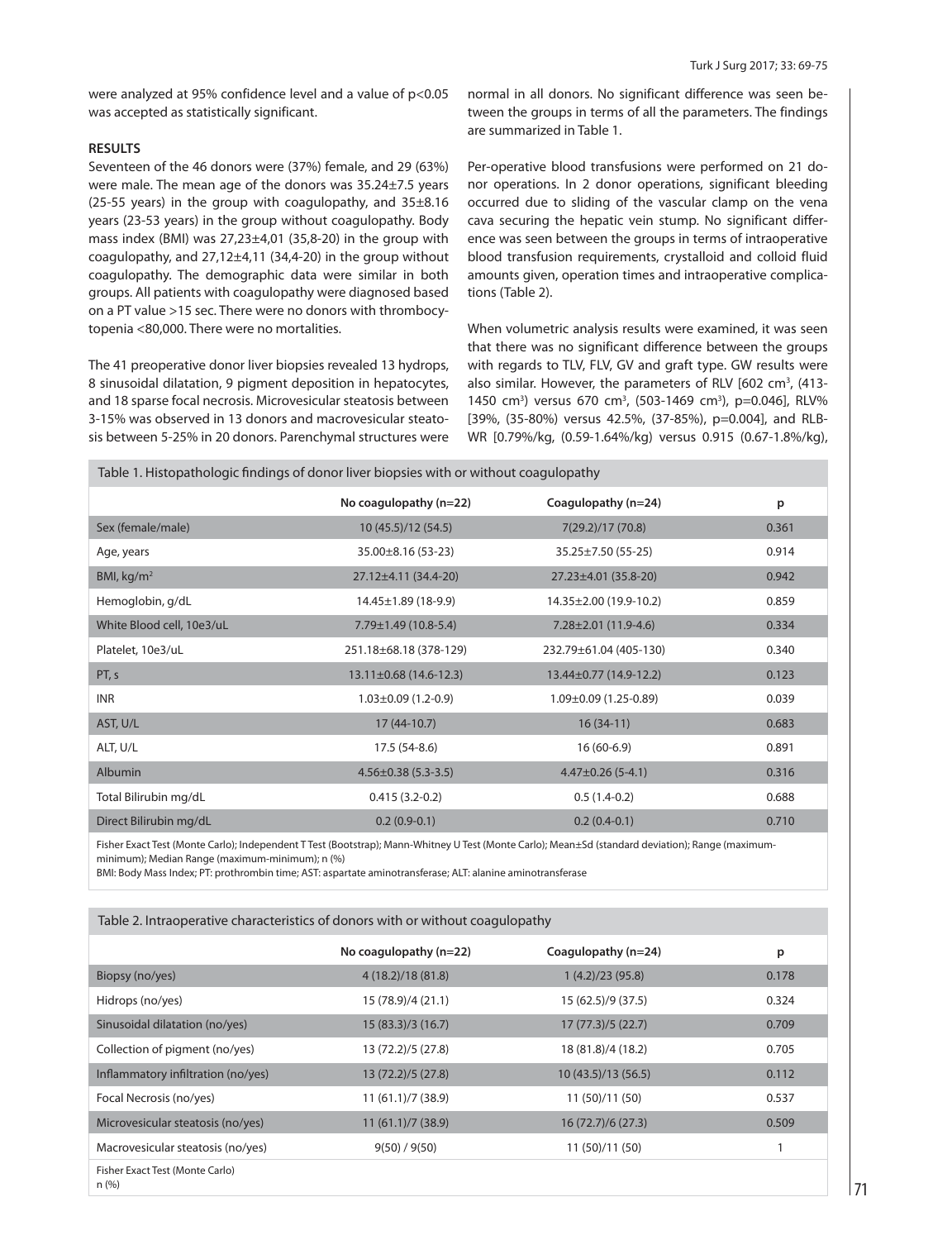| Table 3. Multi-slice computed tomography (CT) findings of donors with or without coagulopathy |                             |                             |       |  |
|-----------------------------------------------------------------------------------------------|-----------------------------|-----------------------------|-------|--|
|                                                                                               | No coagulopathy $(n=22)$    | Coagulopathy (n=24)         | p     |  |
| <b>TLV</b>                                                                                    | 1.616.95±201.10 (1952-1256) | 1.582.29±206.55 (2115-1190) | 0.553 |  |
| <b>FLV</b>                                                                                    | 1.561.05±194.59 (1883-1217) | 1.524.83±199.73 (2050-1149) | 0.523 |  |
| GV                                                                                            | 868 (1100-236)              | 918.5 (1278-258)            | 0.508 |  |
| Type of graft (left/right)                                                                    | 5/17                        | 2/22                        | 0.234 |  |
| <b>GW</b>                                                                                     | 920 (1050-220)              | 935 (1150-320)              | 0.324 |  |
| <b>RLV</b>                                                                                    | 670 (1469-503)              | 602.5 (1450-413)            | 0.046 |  |
| RLV%                                                                                          | 42.5 (85-37)                | 39 (80-35)                  | 0.004 |  |
| <b>RLBWR</b>                                                                                  | $0.915(1.8-0.67)$           | $0.79(1.64-0.59)$           | 0.034 |  |
|                                                                                               |                             |                             |       |  |

Fisher exact Test (Monte Carlo); Independent T Test (Bootstrap); Mann-Whitney U Test (Monte Carlo); Mean±Sd (standard deviation); Range (maximumminimum); Median Range (maximum-minimum); n (%)

Table 4. Analysis of factors predict coagulopathy of donor's using Roc curve with or without coagulopathy

TLV: total liver volume; FLV: functional liver volume; GV: graft volume; GW: graft weight calculated intraoperatively, RLV: remnant liver volume; RLBWR: remnant liver body weight ratio

| Table 4. Analysis of factors predict coaguiopathy of donors dsing noc curve with or without coaguiopathy |                             |                             |       |  |  |
|----------------------------------------------------------------------------------------------------------|-----------------------------|-----------------------------|-------|--|--|
|                                                                                                          | No coagulopathy $(n=22)$    | Coagulopathy $(n=24)$       | p     |  |  |
| <b>TLV</b>                                                                                               | 1.616.95±201.10 (1952-1256) | 1.582.29±206.55 (2115-1190) | 0.553 |  |  |
| <b>FRV</b>                                                                                               | 1.561.05±194.59 (1883-1217) | 1.524.83±199.73 (2050-1149) | 0.523 |  |  |
| GV                                                                                                       | 868 (1100-236)              | 918.5 (1278-258)            | 0.508 |  |  |
| Type of graft (Left/Right)                                                                               | 5(22.7)/17(77.3)            | 2(8.3)/22(9.7)              | 0.234 |  |  |
| <b>GW</b>                                                                                                | 920 (1050-220)              | 935 (1150-320)              | 0.324 |  |  |
| <b>RLV</b>                                                                                               | 670 (1469-503)              | 602.5 (1450-413)            | 0.046 |  |  |
| RLV%                                                                                                     | 42.5 (85-37)                | 39 (80-35)                  | 0.004 |  |  |
| <b>RLBWR</b>                                                                                             | $0.915(1.8-0.67)$           | $0.79(1.64-0.59)$           | 0.034 |  |  |

Fisher exact Test (Monte Carlo); Independent T Test(Bootstrap); Mann-Whitney U Test (Monte Carlo); Mean±Sd (standard deviation); Range (maximumminimum); Median Range (maximum-minimum); n (%)

TLV: total liver volume; FRV: functional liver volume; GV: graft volume; GW: graft weight which calculate intraoperatively; RLV: remnant liver volume: RLBWR: remnant liver body weight ratio

p=0.034] were significantly lower in the group with coagulopathy. The findings are summarized in Table 3 and Figure 1a-c.

In the intergroup analyses, the ROC curve and cut-off values were calculated for RLV, RLV% and RLBWR parameters, which were determined to have an effect on coagulopathy. In these analyses, the cut-off values were calculated as  $773.5 \text{ cm}^3$ , 40.5% and 0.915%/kg, respectively, for RLV, RLV% and RLBWR. All three values were statistically significant. The analysis results are summarized in Table 4 and Figure 2.

Remnant liver volume, RLV% and RLBWR values, for which significant results were found in the statistical analyses performed based on the cut-off values, were analyzed again with the multiple logistic regression model. In this analysis, as summarized in Table 5, RLV% of <40.5% was seen as a statistically significant risk factor for the development of coagulopathy [(p=0.01, AUC±Se:0.745±0.073, Odds Ratio (95%C.I):0.188 (0.053-0.664)].

# **DISCUSSION**

Liver transplant is the only curative treatment for end-stage liver failure, acute liver failure, some metabolic diseases and for some tumors of the liver. Increasing number of liver transplants are being performed using partial grafts obtained from living donors due to the shortage of cadaveric donor organs in developing countries, such as Turkey. Living-donor liver transplantation has the advantages of shortening the waiting time, extending life expectancy and that it can be performed under elective conditions (5). LDLT requires a donor who has been tested and confirmed to be sufficiently healthy to be exposed to an operation with serious morbidity and mortality risks. Therefore, the main duty and responsibility of organ transplant surgeons are to protect the donor's health and to minimize any risks associated with the operation. Despite developments in surgical techniques and experiences, a complication rate of approximately 38% and a mortality rate of 0.2% has been reported. Fortunately, almost all donors return to their normal lives at 3-6 months postoperatively (6-8). There is a higher rate of complications and mortality in right lobe donors with a long-term negative effect on quality of life. The only reason of the higher mortality and morbidity rate in right lobe donors is the greater liver volume to be removed (8, 9). In the current study, 39 donors underwent right hepatectomy while 7 underwent left lobe or left lateral segment resection. Of the donors with coagulopathy, right lobectomy was applied to 22 cases and left lobe or left lateral segment hepatectomy to 2.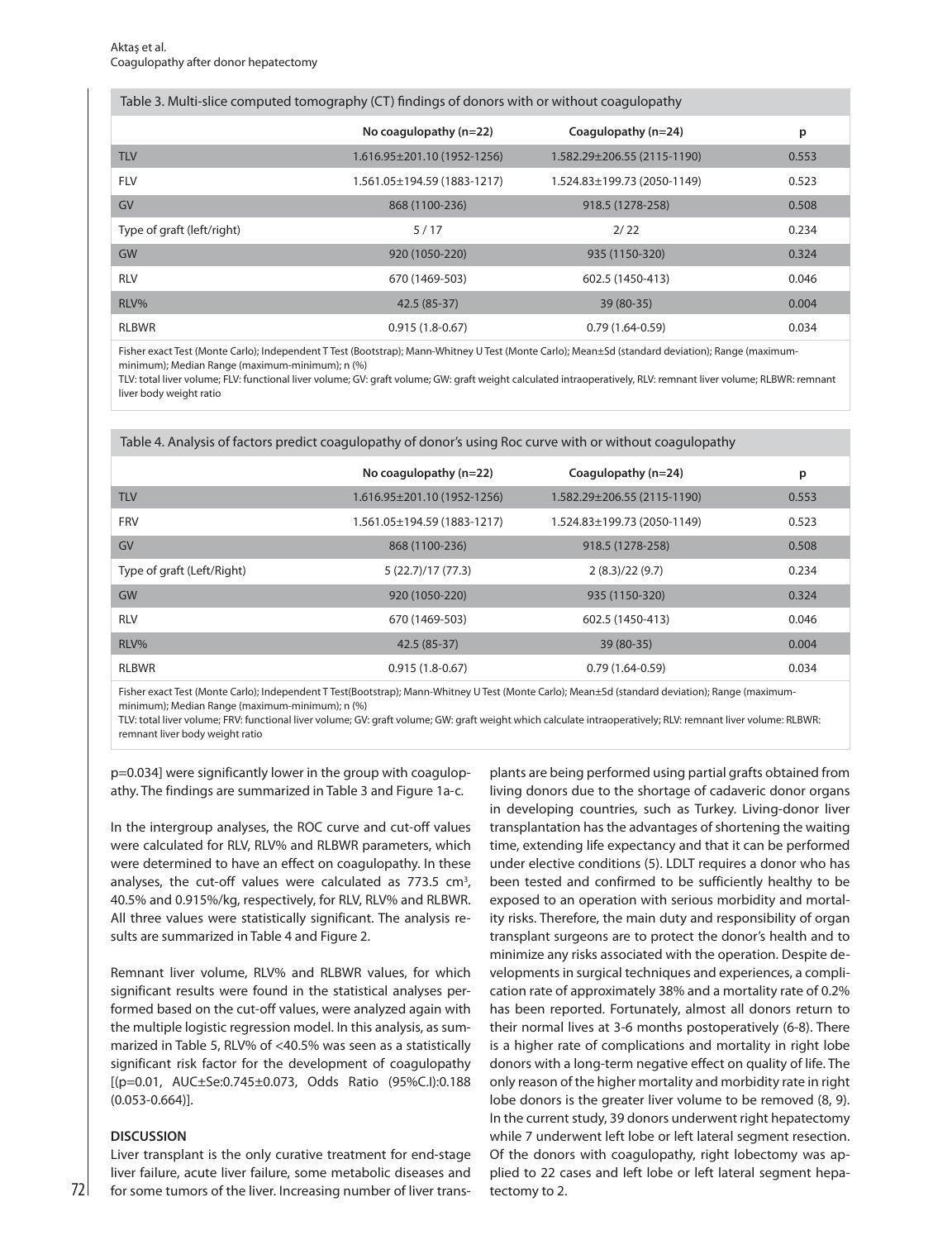

Figure 1. a-c. (a) Analysis of factors predicting coagulopathy in donor's remnant liver volume (RLV), (b) Analysis of factors predicting coagulopathy in donor's % remnant liver volume (%RLV), (c) Analysis of factors predicting coagulopathy in donor'sremnant volume to body weight ratio (RLBWR)

Major hepatic resection leads to a reduction in liver tissue that synthesizes coagulation factors and accordingly to the development of coagulopathy (3, 10). Temporary coagulopathy has been reported after resections performed for LDLT and liver tumors (4, 10-12). In these studies; hemorrhage, transfusion, temporary cessation of liver blood flow, fibrinolysis, high BMI,



and decrease of synthetic activity have been reported as factors affecting coagulopathy. The Pringle's maneuver used for reducing hemorrhage has been reported as an independent risk factor that affects coagulopathy (13). In the current series, there was no bleeding that required temporary occlusion of liver blood flow. RLV% was found to be a risk factor affecting coagulopathy development.

Coagulopathy is often accepted as a situation that jeopardizes donor safety, although it is not a factor that extends length of hospital stay in donors. In these patients who undergo major surgery, perioperative monitoring is obtained by central, epidural and arterial catheters, which carry the risk of bleeding in a coagulopathic environment when they are removed. Karna et al. (3) suggested that the INR value should be <1.5 for the epidural catheter to be removed safely, and therefore this catheter should not be removed during the first 4 days after hepatectomy. In another study, it was reported that invasive catheters could be removed safely in cases where the platelet count is 100 000/mm<sup>3</sup> (14). In our center, epidural anesthesia is not used. The central venous catheter used for monitoring is generally removed on the  $3<sup>rd</sup>$  postoperative day, when the platelet count is ≥80000/mm<sup>3</sup>. No complications were recorded associated with the removal of the catheters.

Due to the higher volume of liver removed after right lobe donor hepatectomy, there is a higher risk of coagulopathy development as compared to left lobe procedures. Remnant liver volume measured with CT is generally stated as %. In previous studies, it has been shown that hepatectomy could be implemented safely when the RLV is >30%, and complications have been reported to significantly increase in donors with a RLV of <30%. The same studies have also reported that the rate of coagulopathy was higher in donors with lower RLV percentages (3, 15, 16). Fan et al. (17) reported that the minimum remnant volume should be  $\geq$  30% for donors. In the current series, RLV <40.5% was determined as an independent risk factor on the development of coagulopathy. In line with this data, although it has been stated that hepatectomy performed with RLV >30% is safe, it should be kept in mind that a completely healthy individual underwent a major operation.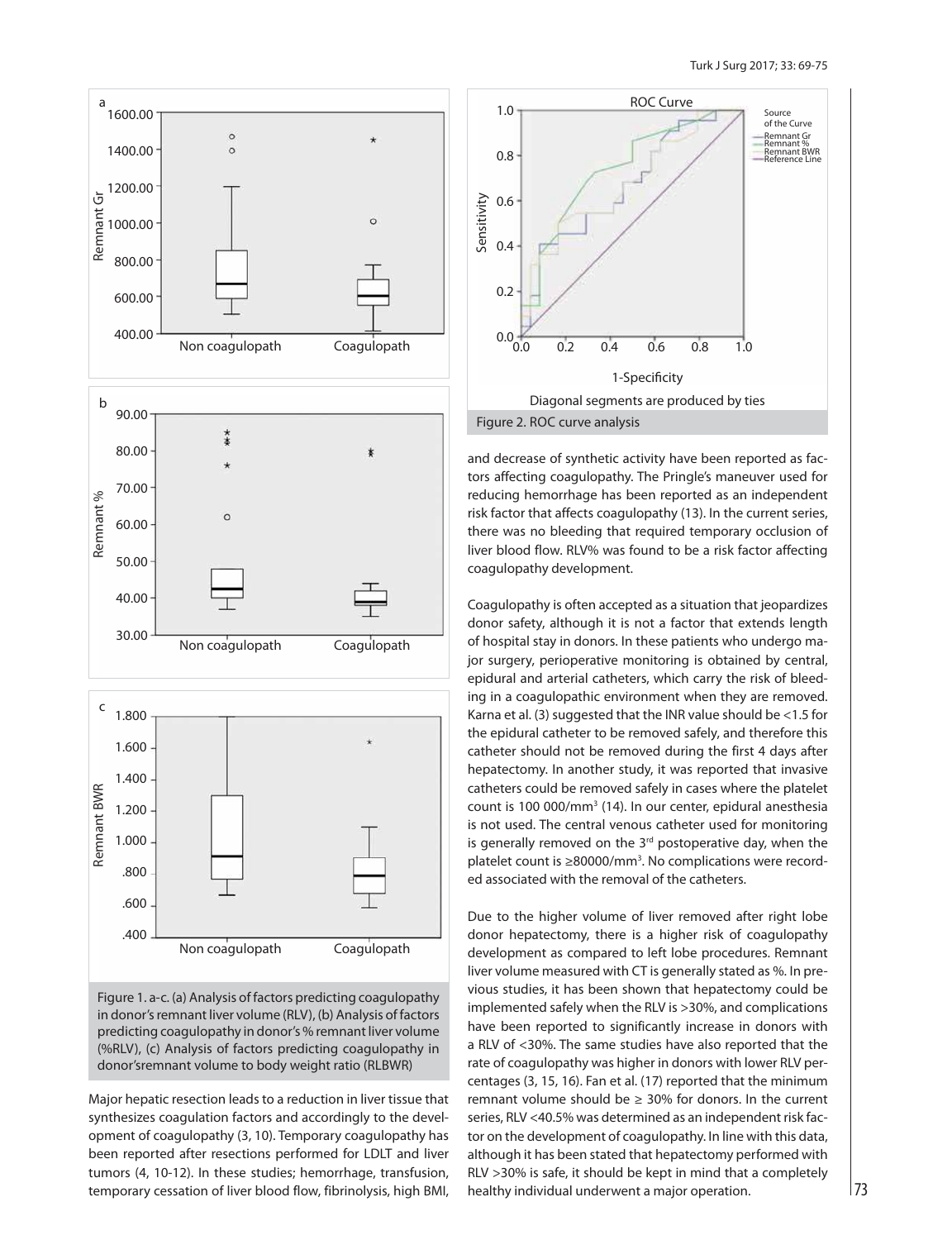|  | Table 5. Analysis of factors predict coagulopathy of donor's using Roc curve with or without coagulopathy |  |
|--|-----------------------------------------------------------------------------------------------------------|--|
|  |                                                                                                           |  |

|              | Cut-offs          | No Coagulopathy<br>$(n=22)$ | Coagulopathy<br>$(n=24)$ | <b>Odds Ratio</b><br>(95%C.1) | $AUC \pm Se$      | p     |
|--------------|-------------------|-----------------------------|--------------------------|-------------------------------|-------------------|-------|
| <b>INR</b>   | < 1.035<br>>1.035 | $12(54.5)$ **<br>10(45.5)   | 6(25)<br>$18(75)^*$      | 3.6 (1.033-12.542)            | $0.663 \pm 0.080$ | 0.059 |
| <b>RLV</b>   | < 773.5<br>>773.5 | $9(40.9)$ **<br>13(59.1)    | 2(8.3)<br>$22(91.7)^*$   | 7.615 (1.421-40.803)          | $0.673 + 0.080$   | 0.004 |
| %RLV         | >40.5<br>$<$ 40.5 | $16(72.7)$ **<br>6(27.3)    | 8(33.3)<br>$16(66.7)^*$  | 5.33 (1.505-18.899)           | $0.745 \pm 0.073$ | 0.004 |
| <b>RLBWR</b> | >0.915<br>< 0.915 | $11(50)$ **<br>11(50)       | 4(16.7)<br>$20(83.3)*$   | 5.0 (1.283-19.490)            | $0.683 + 0.079$   | 0.034 |

Roc Curve Analysis (Youden index J - Honley&Mc Nell)

\*\*Specificity

a significant odds ratio

AUC: area under the ROC curve; Se: standard error; C.I: confidence interval; RLV: remnant liver volume; RLBWR: remnant liver body weight ratio

In a series of 74 cases of major liver resections for liver disease, Truant et al. (18) reported that hepatectomy could safely be performed when RLV% is >20% and RLBWR is >0.5, and that liver failure and thus mortality rates were higher in cases where the values were below these levels. In another study, the cut-off value for RLBWR was stated as 0.4 in patients with liver disease (19). In a study of 83 cases, Radtke et al. (20) reported that temporary small-for-size syndrome developed in 3 living donors. The RLBWR values of those 3 patients were given as 0.6 and 0.5. In another study, it was reported that morbidity was significantly higher when RLV% was <30% and RLBWR <0.6 (21). In our center, it is accepted that RLBWR should be ≥0.6 for LDLT. In this study, the cut-off value for RLBWR was determined as 0.915, there was determined to be a possibility of estimating coagulopathy development with 83% sensitivity. Although an extensive resection is acceptable in patients with liver disease, even with poor results, a living liver donor who is known to be completely healthy should never be jeopardized.

# **CONCLUSION**

74

The most important risk factors affecting coagulopathy after donor hepatectomy are remnant liver volume and its associated parameters. It must be taken into consideration that coagulopathy is an important factor that affects donor survival and morbidity. Donor selections must be made more liberally.

**Ethics Committee Approval:** Authors declared that the research was conducted according to the principles of the World Medical Association Declaration of Helsinki "Ethical Principles for Medical Research Involving Human Subjects". (amended in October 2013).

**Informed Consent:** Informed consent was not received due to the retrospective nature of the study.

**Peer-review:** Externally peer-reviewed.

**Author Contributions:** Concept - S.A.; Design - Ş.S.; Supervision - H.K.; Resource - S.A., Ş.S.; Materials - S.A., Ş.S.; Data Collection and/or Processing - Ş.S., E.K., M.Ş.; Analysis and/or Interpretation - Ş.S.; Literature Search - S.A.; Writing Manuscript - S.A.; Critical Reviews - H.K.

**Conflict of Interest:** No conflict of interest was declared by the authors.

**Financial Disclosure:** The authors declared that this study has received no financial support.

# **REFERENCES**

- 1. Clarke H, Chandy T, Srinivas C, Ladak S, Okubo N, Mitsakakis N, et al. Epidural analgesia provides better pain management after live liver donation: a retrospective study. Liver Transpl 2011; 7: 315- 323. [CrossRef]
- 2. Schindl MJ, Redhead DN, Fearon KC, Garden OJ, Wigmore SJ; Edinburgh Liver Surgery and Transplantation Experimental Research Group (eLISTER). The value of residual liver volume as a predictor of hepatic dysfunction and infection after major liver resection. Gut 2005; 54: 289-296. [CrossRef]
- 3. Karna ST, Pandey CK, Sharma S, Singh A, Tandon M, Pandey VK. Postoperative coagulopathy after live related donor hepatectomy: Incidence, predictors and implications for safety of thoracic epidural catheter. J Postgrad Med 2015; 61: 176-180. [CrossRef ]
- 4. Ramspoth T, Roehl AB, Macko S, Heidenhain C, Junge K, Binnebösel M, et al. Risk factors for coagulopathy after liver resection. J Clin Anesth. 2014; 26: 654-662. [CrossRef]
- 5. Northup PG, Abecassis MM, Englesbe MJ, Emond JC, Lee VD, Stukenborg GJ, et al. Addition of adult-to-adult living donation to liver transplant programs improves survival but at an increased cost. Liver Transpl 2009; 15: 148-162. [CrossRef]
- 6. Patel S, Orloff M, Tsoulfas G, Kashyap R, Jain A, Bozorgzadeh A, et al. Living-donor liver transplantation in the United States: identifying donors at risk for perioperative complications. Am J Transplant 2007; 7: 2344-2349. [CrossRef]
- 7. Middleton PF, Duffield M, Lynch SV, Padbury RT, House T, Stanton P, et al. Living donor liver transplantation--adult donor outcomes: a systematic review. Liver Transpl 2006; 12: 24-30. [CrossRef ]
- 8. Sevmis S, Diken T, Boyvat F, Torgay A, Haberal M. Right hepatic lobe donation: impact on donor quality of life. Transplant Proc 2007; 9: 826-828. [CrossRef]
- 9. Beavers KL, Sandler RS, Shrestha R. Donor morbidity associated with right lobectomy for living donor liver transplantation to adult recipients: a systematic review. Liver Transpl 2002; 8: 110- 117. [CrossRef]
- 10. Choi SJ, Gwak MS, Ko JS, Lee H, Yang M, Lee SM, et al. The effects of the exaggerated lithotomy position for radical perineal prostatectomy on respiratory mechanics. Anaesthesia 2006; 61: 439- 443. [CrossRef]
- 11. Pelton JJ, Hoffman JP, Eisenberg BL. Comparison of liver function tests after hepatic lobectomy and hepatic wedge resection. Am Surg 1998; 64: 408-414
- 12. Schumann R, Zabala L, Angelis M, Bonney I, Tighiouart H, Carr DB. Altered hematologic profiles following donor right hepatectomy and implications for perioperative analgesic management. Liver Transpl 2004; 10: 363-368. [CrossRef]

<sup>\*</sup>Sensitivity